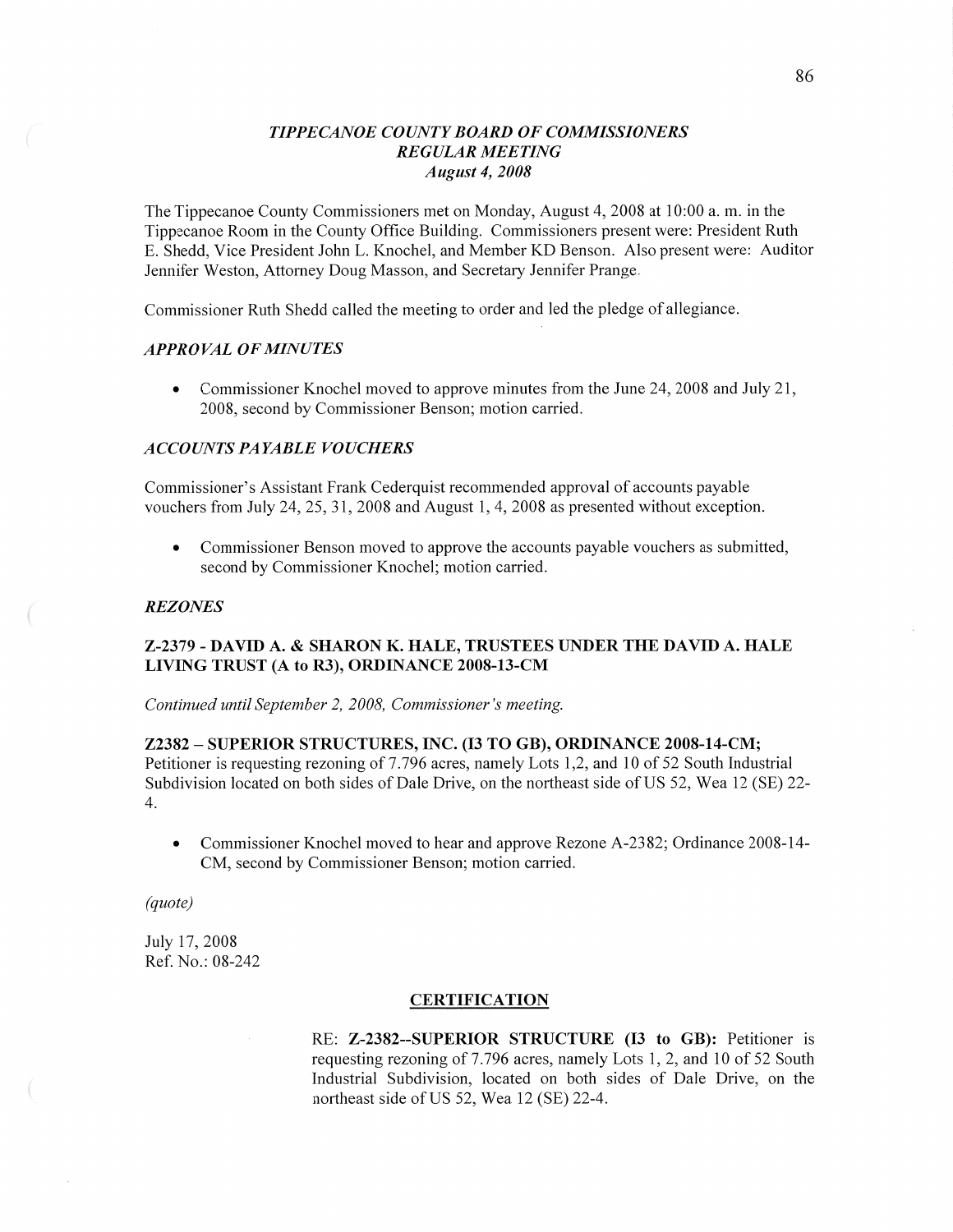#### Dear Commissioners:

As Secretary to the Area Plan Commission of Tippecanoe County, **I** do hereby certify that at <sup>a</sup> public hearing held on July 16, 2008 the Area Plan Commission of Tippecanoe County voted 11 yes *-* 1 no on the motion to rezone the subject real estate from 13 to GB. Therefore, the Area **Plan**  Commission of Tippecanoe County recommends to the Tippecanoe County Commissioners that the proposed rezoning ordinance be APPROVED for the property described in the attachment.

Public Notice has been given that this petition will be heard before the Tippecanoe County Commissioners at their August 4, 2008 regular meeting. Petitioners or their representatives must appear to present their case.

Sincerely, /s/ Sallie Dell Fahey Executive Director

#### *(unquote)*

Dan Teder, Reiling, Teder, and Schrier, spoke on behalf of the petitioner. Rick Johnson is requesting **a** rezone for a parcel zoned 13 located near US 52 and CR 350. Mr. Teder confirmed surrounding parcels in this area are zoned either GB or 13. The owner has developed many sites in the county and is requesting rezoning for retail businesses to possibly include a boat dealer, a trailer dealer, and a landscaping business all of which are allowed in **a** GB zone. The owner has not received any objections from surrounding property owners regarding this rezone.

Public Comment

None

Auditor Weston recorded the vote:

| Yes |
|-----|
| Yes |
| Yes |
|     |

Ordinance 2008—14-CM passes 3-0.

Z—2385 —— **G & L DEVELOPMENT CO., INC.** (GB TO R3), **ORDINANCE 2008-15-CM;**  Petitioner is requesting rezoning of a landlocked piece of land 1.088 acres in area, located approximately 250' south of US 52 W, and west of Klondike Road, Wabash 3 (SE) 23-5.

• Commissioner Knochel moved to hear Rezone Z-2385, Ordinance 2008-15-CM, second by Commissioner Benson; motion carried.

(quote)

July 17, 2008 Ref. No.: 08-245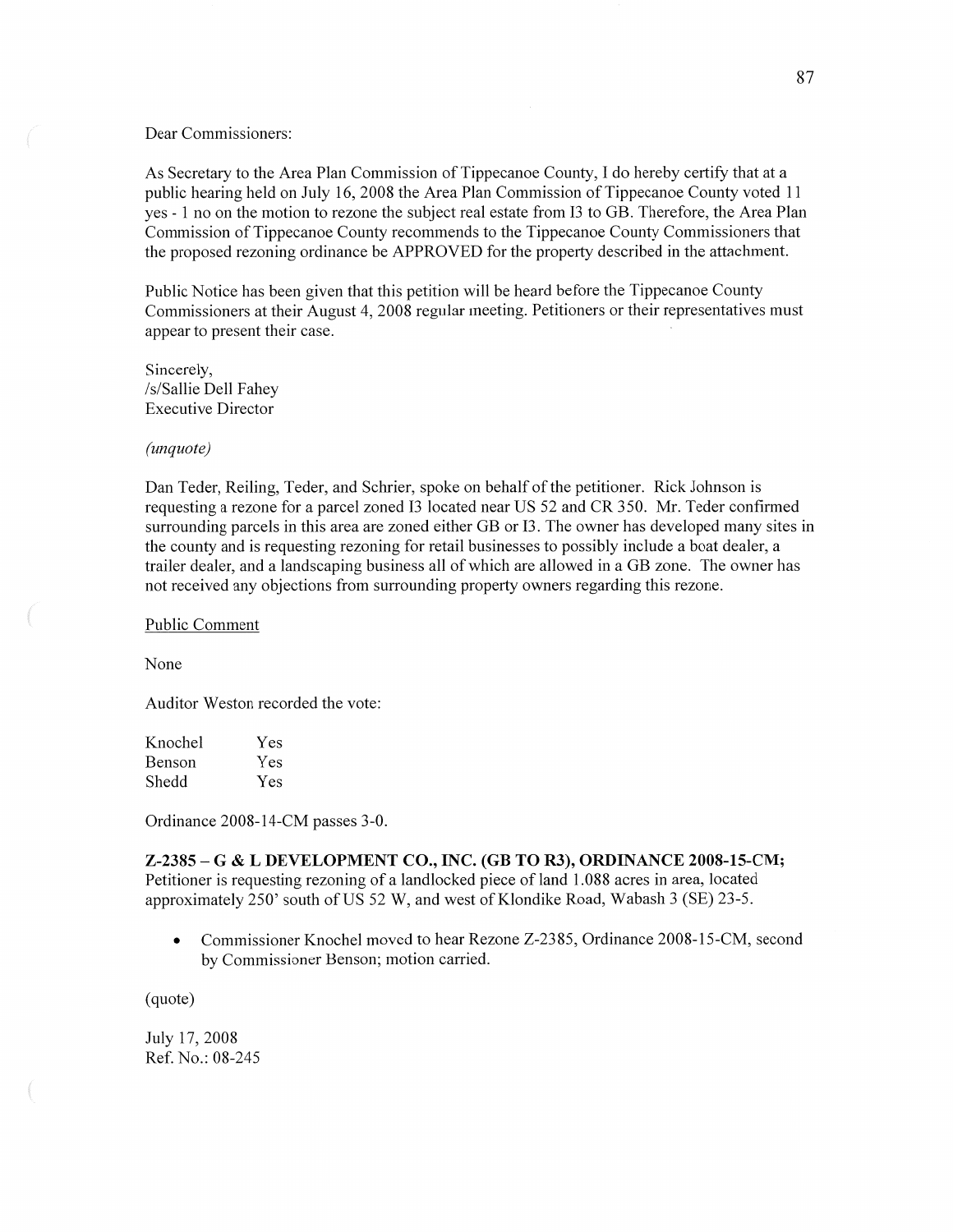#### **CERTIFICATION**

# RE: **Z-2385-—** G **& L DEVELOPMENT** CO., **INC.** (GB to **R3):**

Petitioner is requesting rezoning of a landlocked piece of **land** 1.03 acres in area, located approximately 250' south of US 52 W, and 180' west of Klondike Road, Wabash 3 (SE) 23-5.

Dear Commissioners:

As Secretary to the Area Plan Commission of Tippecanoe County, I do hereby certify that at a public hearing held on July 16, 2008 the Area Plan Commission of Tippecanoe County voted 12 yes *-* 0 no on the motion to rezone the subject real estate from GB to R3. Therefore, the Area **Plan**  Commission of Tippecanoe County recommends to the Tippecanoe County Commissioners that the proposed rezoning ordinance be APPROVED for the property described in the attachment.

Public Notice has been given that this petition will be heard before the Tippecanoe County Commissioners at their August 4, 2008 regular meeting. Petitioners or their representatives must appear to present their case.

Sincerely, /s/Sallie Dell Fahey Executive Director

(unquote)

 $\big($ 

Dan Teder, Reiling, Teder, and Schrier, spoke on behalf of the petitioner. Mr. Teder reported the proposed rezone property is located near Klondike Road and US 52. The adjoining property was rezoned in 2000 from GB to R3; the petitioner received the property in trade and failed to include **this** tract in the rezone. Mr. Teder confirmed there are three access points to this property located on Klondike Road, US 52 and Peridia Drive of which an easement exists.

### Public Comment

Robbie Lockhart, 3424 Klondike Road, owns a garden center located directly next to the proposed rezoned property. Mr. Lockhart stated approval of this rezone will be a detriment to his business; he claims this property will need a large amount of construction that could be problematic with a marsh and retention pond located nearby. He explained how the marsh and retention pond have been a problem in the past with surrounding residential and commercial areas. Mr. Lockhart also claims there is problem with the existing easement and the traffic in the area and suggested the proposed entrance be carefully evaluated.

Dan Teder noted this is a zoning request as opposed to a building request and the issues brought forth by Mr. Lockhart pertain mostly to construction on the site. Mr. Teder stated he is not aware of any problems with the easement in that area.

Auditor Weston recorded the vote:

| Knochel | Yes |
|---------|-----|
| Benson  | Yes |
| Shedd   | Yes |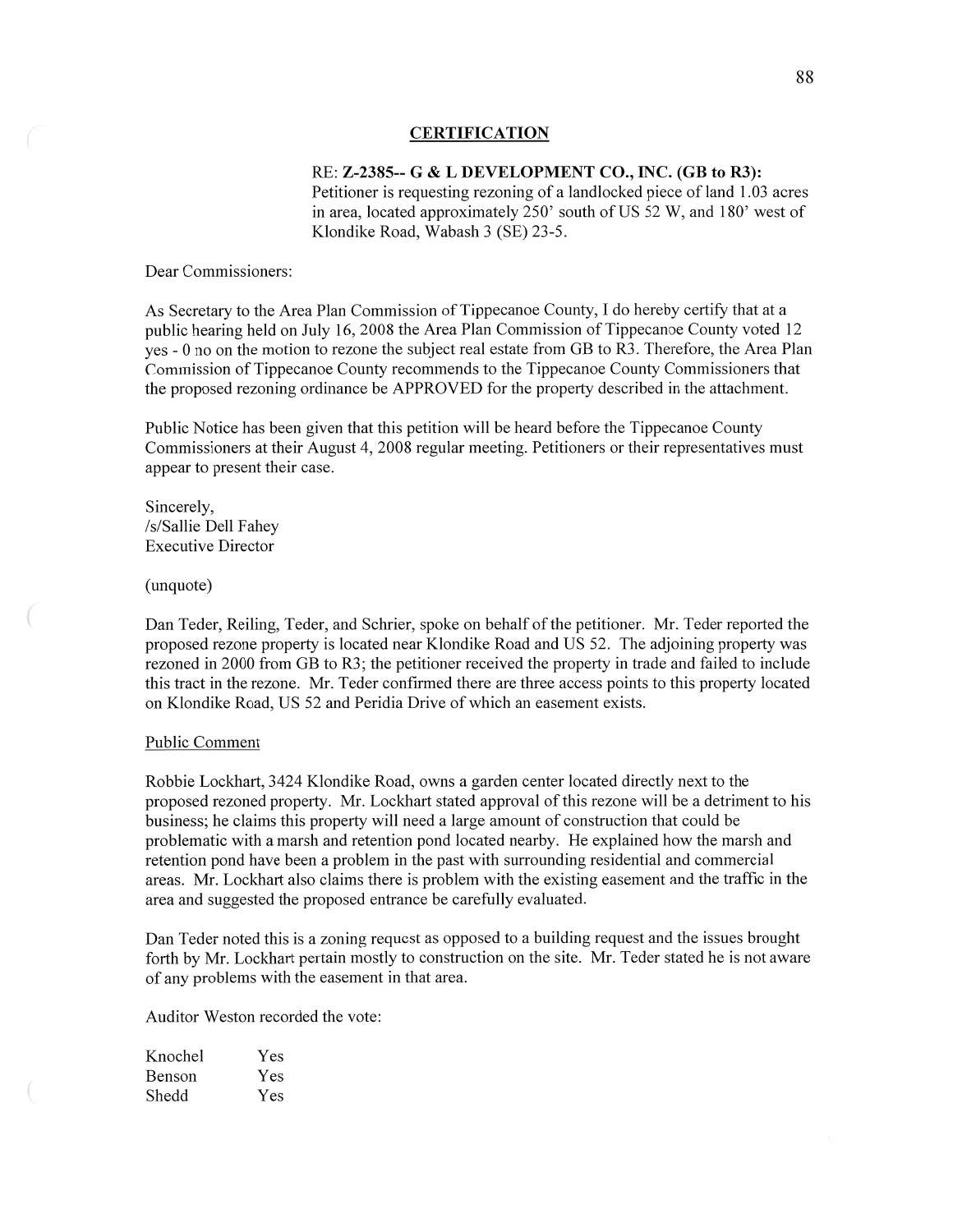Ordinance 2008-15-CM passes 3-0.

### *GEOGRAPHIC INFORMA TION SYSTEMS* — *Diane Hawkins*

Director Hawkins reported the commissioners received a request from the **state** to obtain access to the GIS layers maintained by the county. She introduced Jim Sparks the Geographical Information Officer for the State of Indiana. Mr. Sparks explained the request represents a longterm plan to obtain information for the state GIS system to support economic development and public safety. If Tippecanoe County contributes copies of county parcel layers, other organizations can attach their information to identify potential opportunities. Director Hawkins explained all this information will be available on the Indiana University website after completion.

Commissioner Knochel confirmed this information would be extremely helpful to the Department of Homeland Security especially in the event of **a** disaster.

**0** Commissioner Knochel moved to approve the request for the GIS data with funding provided by a Department of Homeland Security Grant, second by Commissioner Benson; motion carried.

### *GRANTS*

Laurie Wilson requested approval to apply for a Gannett Foundation Grant. Michael Prickett from Court Services explained he would like to start an art class for juveniles in the after-school program through Court Services. If his office receives the grant money he will purchase art supplies to start an art class for children to develop new skills and talents. The grant request is approximately \$2,500.

**0** Commissioner Knochel moved to grant approval to apply for the Gannett grant for Court Services, second by Commissioner Benson; motion carried.

### *YOUTH SERVICES* — *Rebecca Humphrey*

Youth Services Director Rebecca Humphrey requested permission to complete an RFP to DCS for providing funding for probation programs through JAMS, Truancy Mediation and Cary Home after-care programming.

**0** Commissioner Knochel moved to grant approval to advertise the RFP for fimding of probation services, second by Commissioner Benson; motion carried.

### *PARKING GARAGE FIRE ALARM RENEWAL AGREEMENT*

Commissioner's Assistant Frank Cederquist requested approval of the Parking Garage Fire Alarm Renewal Agreement. The agreement represents **a** 4% increase.

**0** Commissioner Knochel moved to approve the agreement as presented, second by Commissioner Benson; motion carried.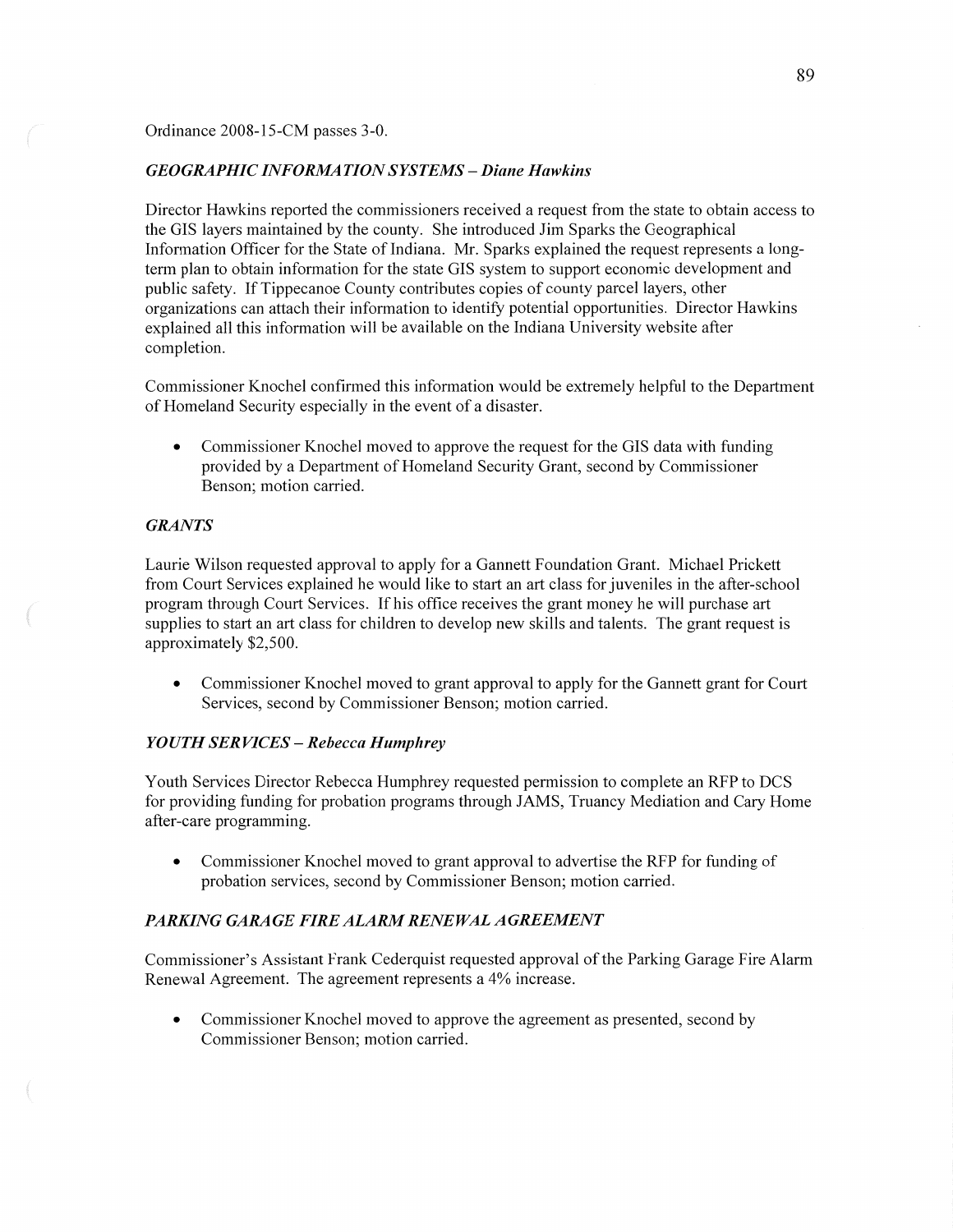## *APPOINTMENT T 0 WEST LAFA* YE *T T E LIBRARY BOARD*

**0** Commissioner Benson moved to appoint Mark Davis to the West Lafayette Library Board, second by Commissioner Knochel; motion carried.

# *UNFINISHED/NE W B USINESS*

# EDIT Capital Improvement Plan *-* Amendment 46 — **Additional** Funding **Project** 4, 10 **&** 56; New **Project** 60 **— Community** Corrections **Exterior Repair**

Attorney Doug Masson gave details regarding Resolution 2008-31-CM which provides additional funding for Projects  $#4, #10,$  and  $#56$  and adds New Project  $#60$ . Funding is as follows:

\$610,000 for Ambulances \$650,000 for Tax/Assess Software \$220,000 for **HVAC** Project \$300,000 for Community Corrections Exterior Renovation and Repairs

Commissioner Knochel suggested including the generator for Community Corrections in this amendment for 2008.

• Commissioner Knochel moved to approve Resolution 2008-31-CM, including \$100,000 for **a** generator for Community Corrections *-* New Project #61, second by Commissioner Benson; motion carried.

### *REPORTS* ON *FILE*

Weights and Measures Clerk of Circuit Court Parks & Recreation Mail & Duplicating Tippecanoe County Public Library Treasurer

### *PUBLIC COMMENT*

None

- **0** Commissioner Knochel moved to adjourn.
- 

**BOARD** OF **COMNIISSIONERS** OF **THE COUNTY OF TIPPECANOE** 

 $R$  E. Shedd

Ruth B. Shedd, President

absent

John L. Knochel, Vice President